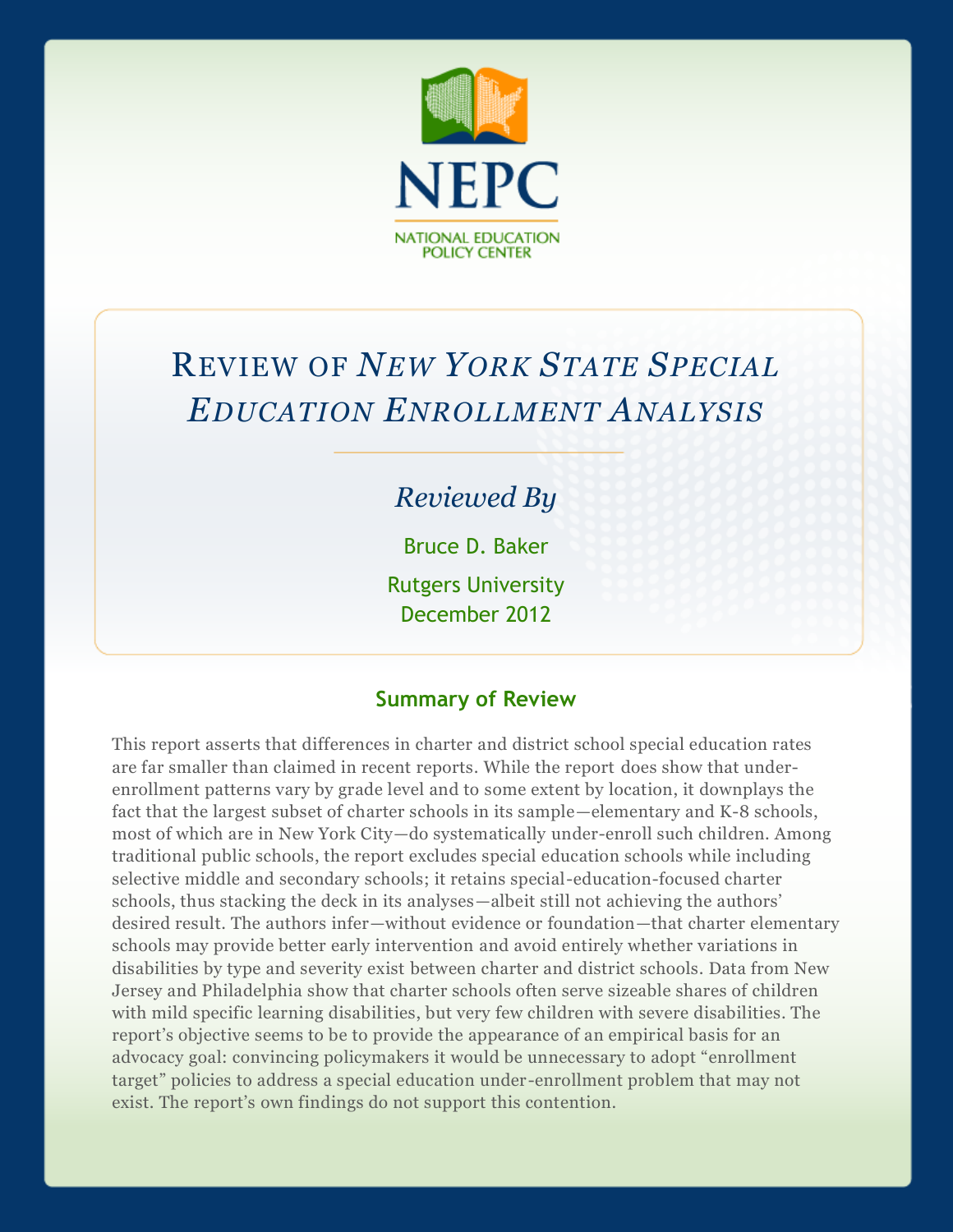**Kevin Welner** *Project Director*

**William Mathis** *Managing Director*

# **Erik Gunn**

*Managing Editor*

### **National Education Policy Center**

**School of Education, University of Colorado Boulder, CO 80309-0249 Telephone: (802) 383-0058**

**Email: NEPC@colorado.edu http://nepc.colorado.edu**

**Publishing Director: Alex Molnar**



This is one of a series of Think Twice think tank reviews made possible in part by funding from the Great Lakes Center for Education Research and Practice. It is also available at http://greatlakescenter.org.

*This material is provided free of cost to NEPC's readers, who may make non-commercial use of the material as long as NEPC and its author(s) are credited as the source. For inquiries about commercial use, please contact NEPC at nepc@colorado.edu.*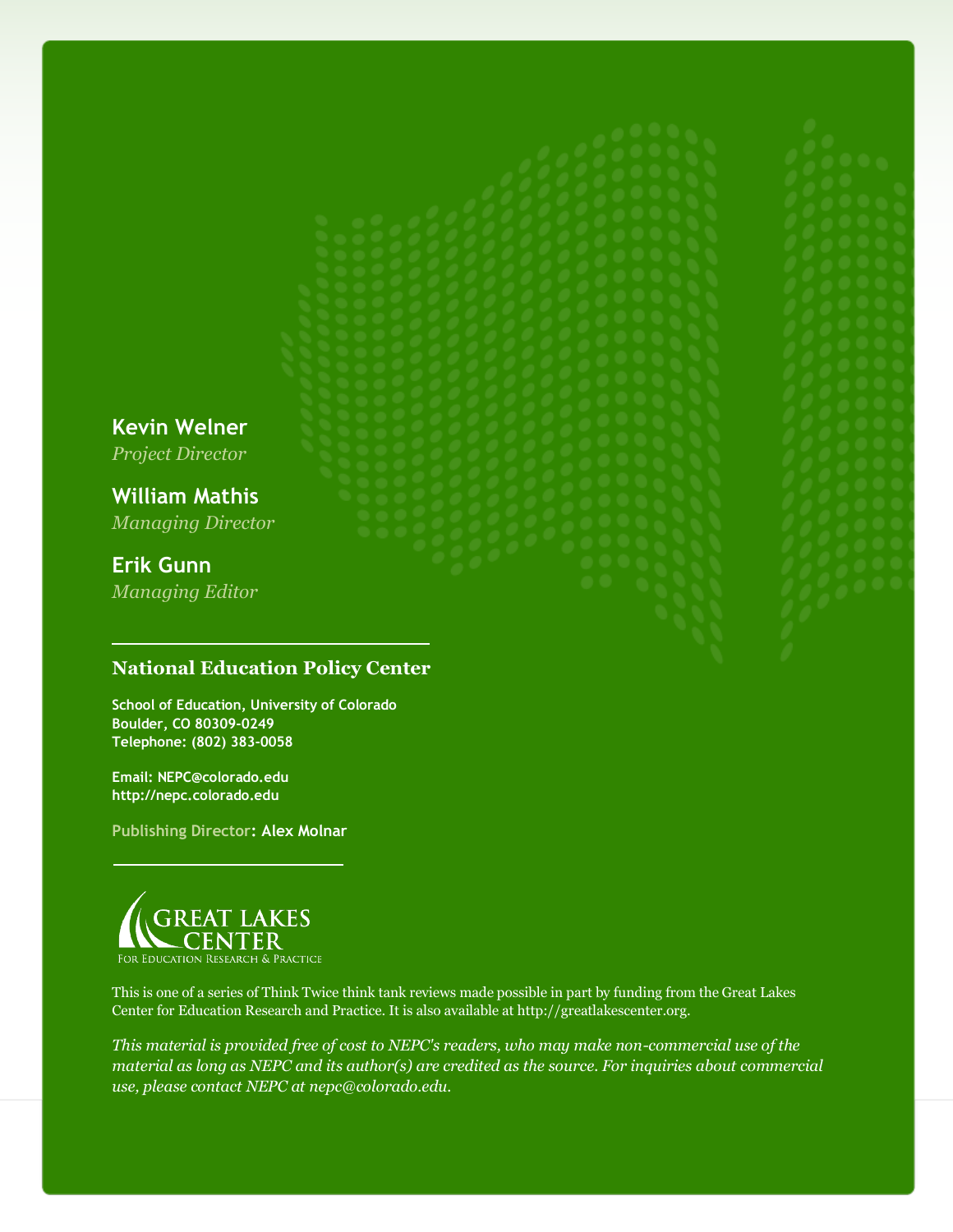# REVIEW OF *NEW YORK STATE SP EC IAL EDUC ATION ENROLLM ENT ANALYS IS*

*Bruce D. Baker, Rutgers University*

#### **I. Introduction**

This review addresses a recent report released by the Center on Reinventing Public Education (CRPE) titled "New York State Special Education Enrollment Analysis." <sup>1</sup> The title is appropriately descriptive: The report summarizes special education enrollment data for charter and host district schools by grade level and location in New York State for the 2011-12 school year.

The report asserts that differences in charter and district school special education rates are far smaller than is claimed in recent federal reports and other literature. The new report further asserts that location and grade-level differences lead to a mixed story regarding whether or not charter schools systematically under-enroll children with disabilities.

While the report does show that under-enrollment patterns vary by grade level and to some extent by location, it downplays the fact that the largest subset of charter schools in the sample—elementary and K-8 schools, most of which are in New York City—do systematically under enroll children with disabilities. What this report actually shows is that the vast majority of charter schools in New York state happen to be in New York City (76%) and happen to serve lower grades (73%), and these schools serve much lower percentages of children with disabilities than comparable traditional public schools in the same city or area within New York City. In an effort to undermine their own primary finding, the authors infer—without evidence or foundation—that charter elementary schools simply may be providing better early intervention. Those supposed interventions, in turn, would help these schools classify fewer children than their district school counterparts.

The report does not address whether variations in disabilities by type and severity exist between charter and district schools. As discussed below, this is a significant omission.

The report's objective appears to be to provide the appearance of an empirical basis for an advocacy goal. Specifically, it appears designed to convince policymakers across states that it would be unnecessary or wrongheaded to adopt "enrollment target" policies to address a special education under-enrollment problem that may not exist. The report has some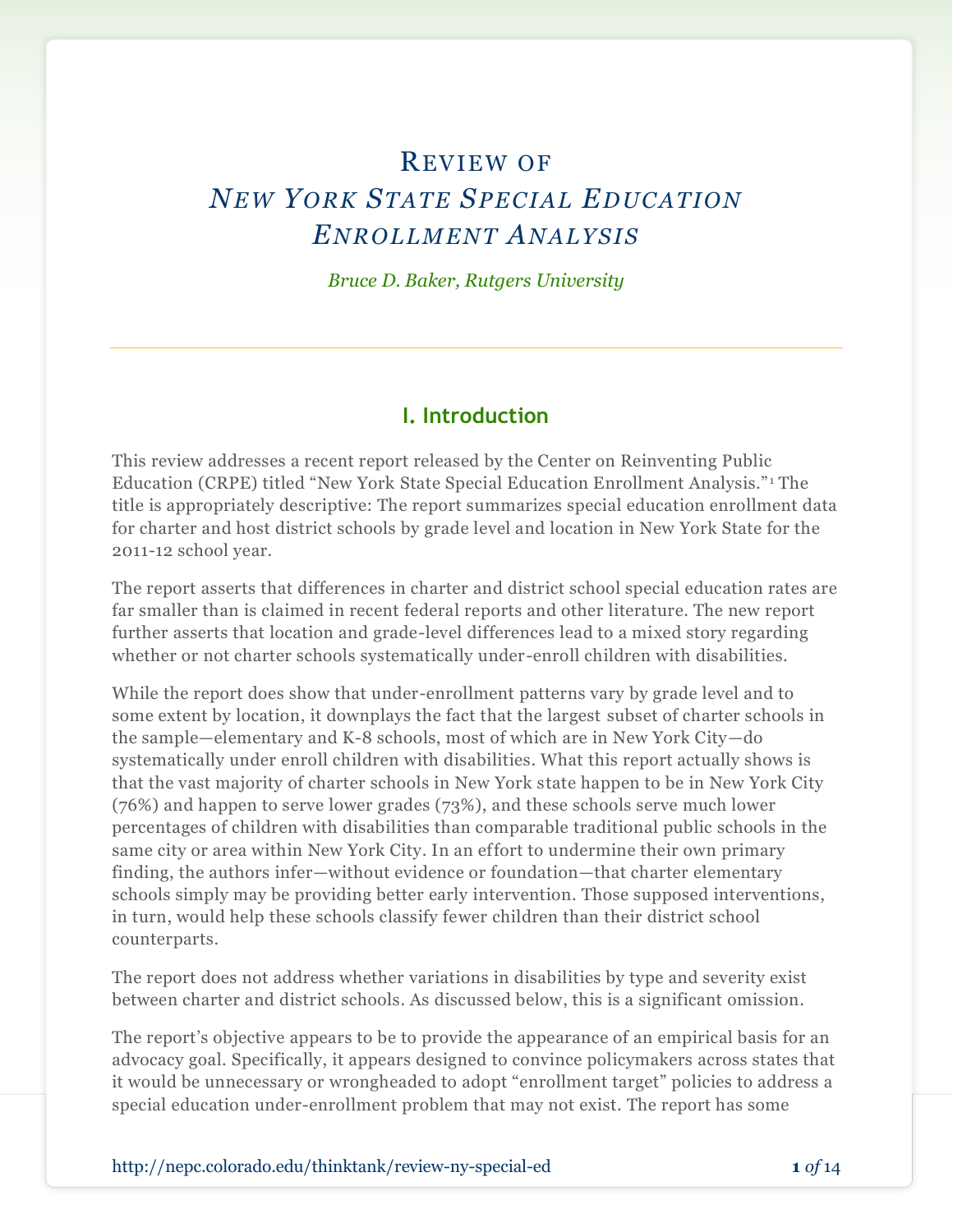strengths as well as some limitations, but it cannot be reasonably used to conclude that special education under-enrollment is not a problem or that policies should not (or should) address the problem.

# **II. Findings and Conclusions of the Report**

The report's conclusions are relatively straightforward and are presented in bullet-point "findings" up front and then in pull-out quotes throughout the report.

#### **Highlighted Findings:**

- "Looking across New York State, charter schools on average serve a smaller share of special education students than do the state's district-run schools, but the distribution and range of enrollment *are not far off from what we see in district-run schools*" (p. 3; emphasis added).
- While certain charter school authorizers "oversee schools with special education enrollments that closely track nearby district-run schools," others do not (p. 3).

#### **Other Specific Findings:**

- "Charter middle and high school special education enrollments are *indistinguishable* from district enrollments. At the middle and high school levels, the distribution of special education enrollment in charter schools *looks very similar to* the distribution of special education enrollment in district-run schools.
- "Charter elementary schools show underenrollment of special needs students. Unlike charter middle and high schools, fewer students with disabilities enroll in charter elementary schools as compared to district-run elementary schools statewide and—in many cases—relative to the charters' host districts.
- "There is also variation among charter authorizers: While certain charter school authorizers oversee schools with special education enrollments that c losely track those of nearby district-run schools, other authorizers oversee groups of schools that don't mirror their local district-run schools' special education enrollments" (p. 3; emphasis added).

A suggestion made throughout the report is that charter school special education enrollments are not as skewed as the public has been led to believe and that these new findings provide important nuance and clarification. As indicated above, these assertions are drawn by eyeballing the appearance of the distributions of charter and district enrollments in a series of frequency plots and maps.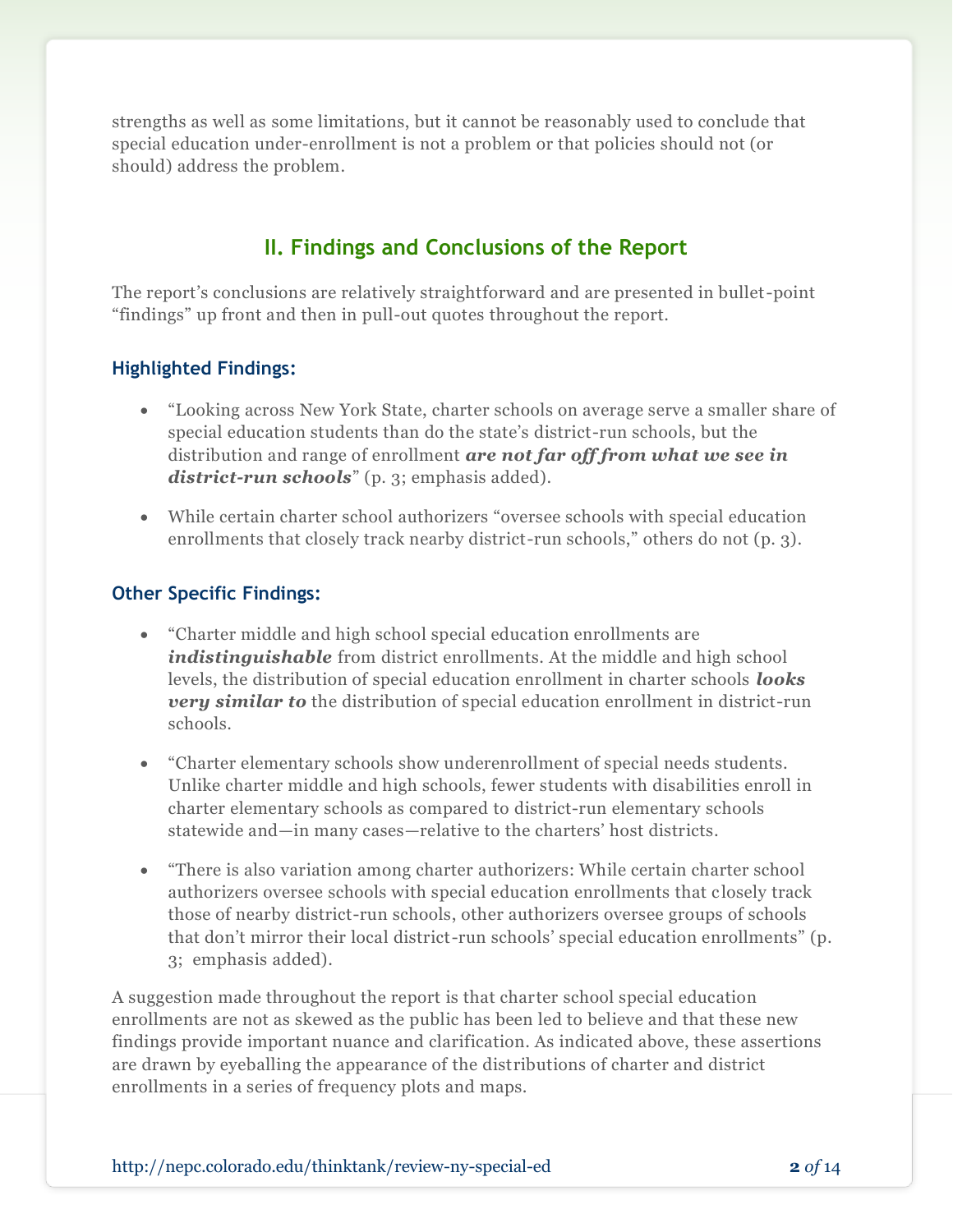A handful of Twitter tweets from the sponsoring Center on Reinventing Public Education on November 21, the day the report was released, presented a somewhat bolder spin on the report's simple descriptive findings. For instance:

#### **CRPE** @**[CRPE\\_UW](https://twitter.com/CRPE_UW)**

*Our new study suggests states should avoid 1-size-fits-all spec ed enrollment targets 4 charters, other public schools [http://ow.ly/ftMtA](http://t.co/owIjhjZw)*

#### **CRPE** @**[CRPE\\_UW](https://twitter.com/CRPE_UW)**

*MT @[nycharters](https://twitter.com/nycharters): CRPE report on spec ed enrollment in NY rebuts systematic under-enrollment myth w/ nuanced comparison http://bit.ly/TbUs02*

In the first, the official Twitter account for CRPE suggests that the report presents evidence for the argument that states should avoid one-size-fits-all enrollment target policies, despite the fact that the report studies only one state (primarily one city). In the second, CRPE sends out a modified tweet (MT) of the New York state charter advocacy organization endorsing the premise that their report rebuts a "myth" that charter schools systematically under-enroll children with disabilities. *Education Week* took these assertions one step further in its headline, "Study: Charters Perform Well in Serving Special Needs Students."<sup>2</sup>

# **III. The Report's Rationale for its Findings & Conclusions**

The report's rationale for its conclusions is perhaps best laid out in the following quote:

Looking across the analyses presented above, we see that some charter schools (such as elementary-grade charters and charter schools in Albany) enroll fewer students with disabilities, while other groups of charter schools (middle and high schools and schools authorized by the NYC DOE) closely resemble district school enrollment numbers. These results raise doubts that charter schools intentionally avoid enrolling students with disabilities as a **regular** practice (p. 11; emphasis added).<sup>3</sup>

The report argues that it has taken a more nuanced look at charter school special education enrollments than previous reports and advocacy literature. It summarizes charter school special education enrollment data for charter schools in New York City, Albany and Buffalo and by grade level (other cities in the sample have only one or a handful of charters). It then finds that in some cities and for some grade levels, charter school special education enrollments do not appear to be that different from regular public school special education enrollments.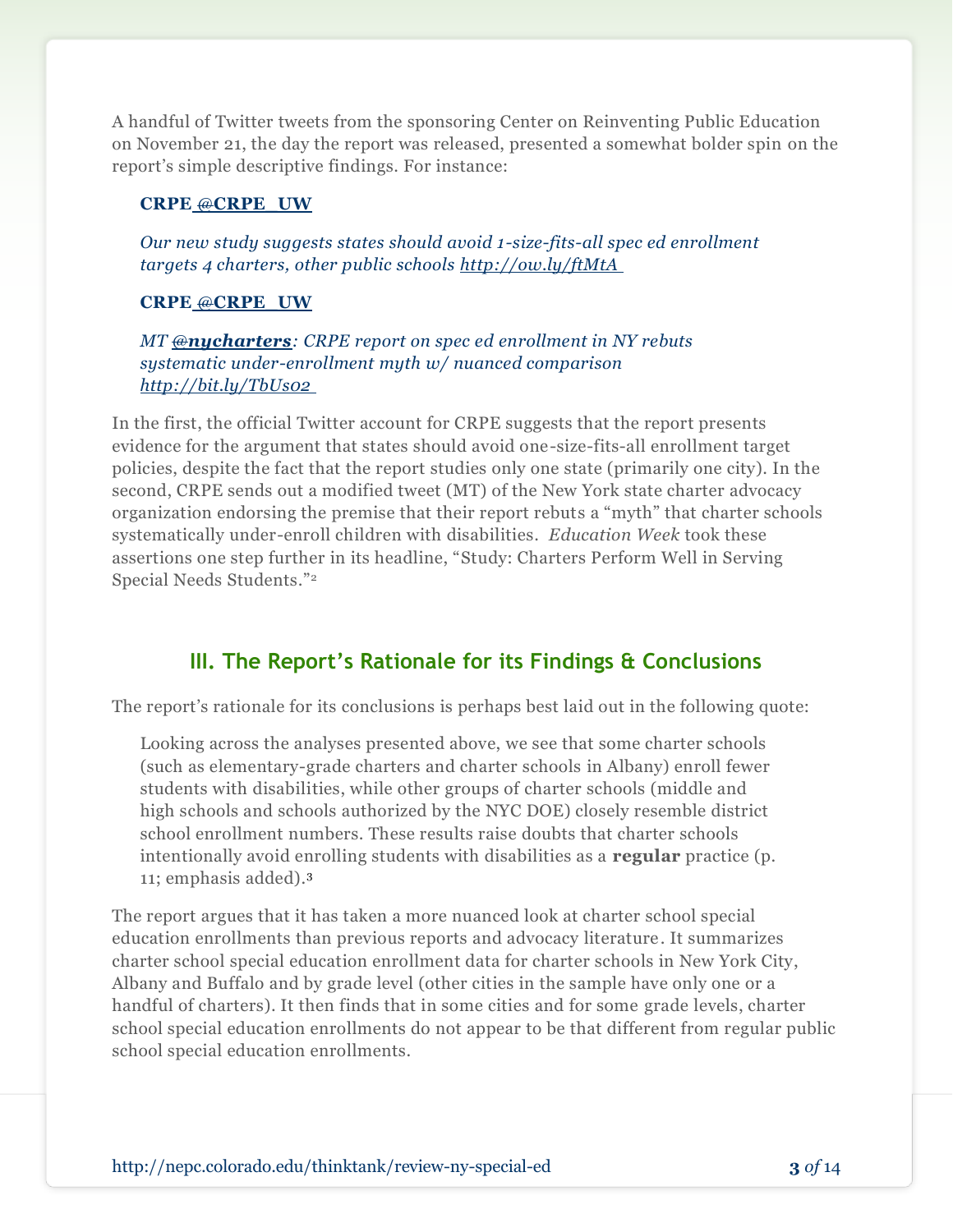This finding is certainly reasonable and not surprising. In fact, most of the report's summaries of this finding are responsibly characterized. But the following two points are critically important and bear repeating. First, the vast majority of schools in the analysis are in New York City alone (76%). Second, the vast majority of schools in the analysis ar e elementary or K-8 schools (73%). As noted in the brief methods/data call-out box in the report: "Our sample includes 1,561 district-run public schools and 168 charter schools. … New York City encompasses the vast majority of the schools in our sample (1,289 of the district-run public schools and 127 of the charter schools)..." (p. 2).

Table 1 (created for this review; not a table in the report) provides a summary of the report's distribution of charter schools:

|                  | # of Schools | % of Schools |
|------------------|--------------|--------------|
| Elementary       | 77           | 46%          |
| $K-8$            | 45           | 27%          |
| Middle           | 19           | 11%          |
| Middle-Secondary | 12           | 7%           |
| Secondary        | 15           | 9%           |

#### **Table 1. Distribution of Charter Schools in CRPE Report Sample**

Sample sizes for middle and secondary schools are relatively small, reflecting general patterns of charter school distribution. So when the study finds that elementary and K-8 schools in particular tend to under-enroll children with disabilities, this finding applies to almost three-fourths of all charter schools. On balance, the findings in this study pertain to New York City elementary charter schools, and those schools in particular have very low special education enrollment rates.

In other words, what this report actually shows is that *the vast majority of charter schools in New York state, which happen to be in New York City (76%) and happen to serve lower grades (73%), tend to serve much lower percentages of children with disabilities than traditional public schools in the same city or area within New York City.* Contrary to what *Education Week's* readers or CRPE's Twitter followers might now believe, this is not evidence that charters perform well in serving students with special needs.

In fact, as properly read, the report's findings are consistent with other findings using previous years and multiple years of data, as described below.

## **IV. The Report's Use of Research Literature**

The CRPE study relies on very little existing research regarding special education enrollments in charter schools generally or, more specifically, charter schools in New York state or New York City. This is surprising because the new report is cast to some extent as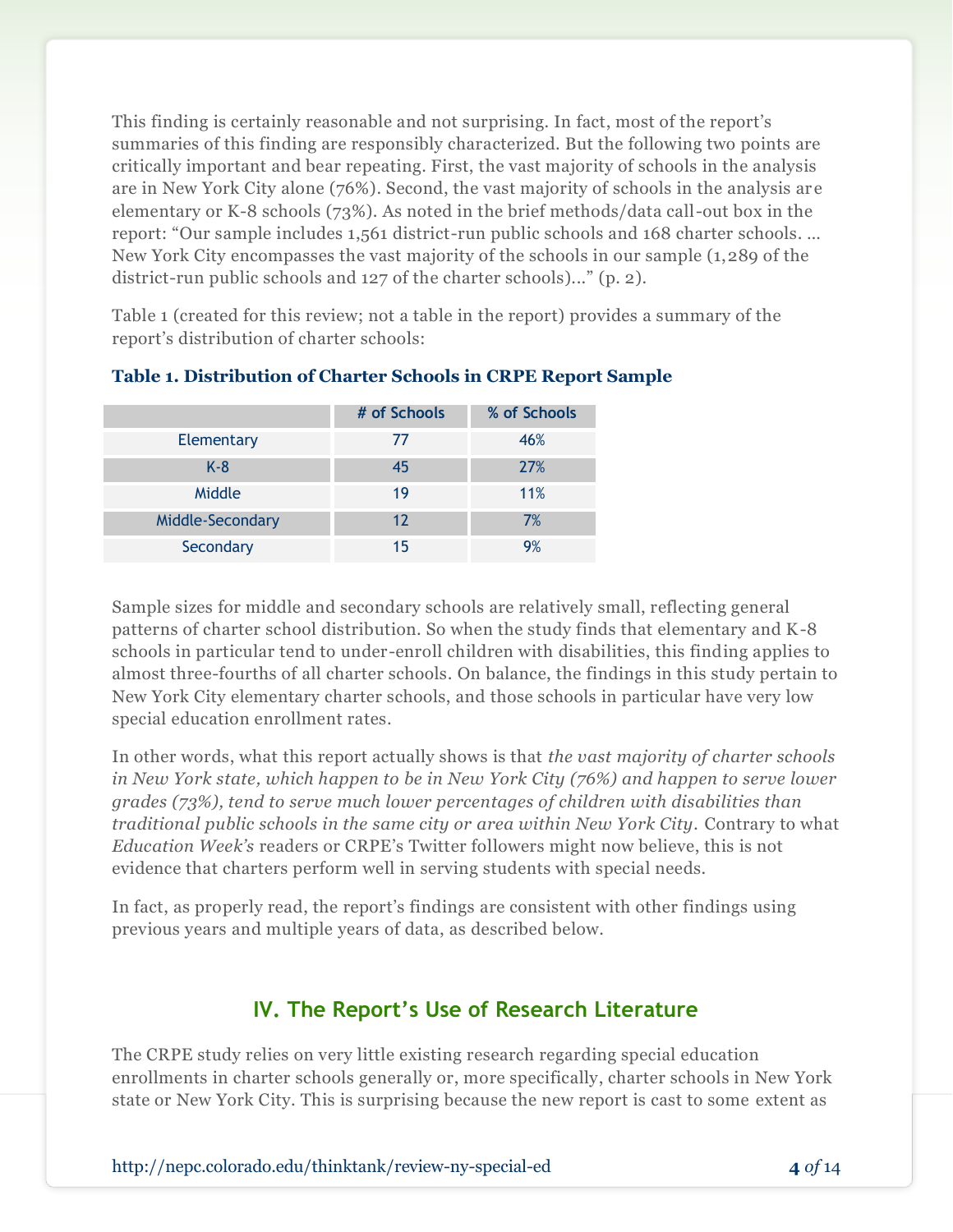a response to a recent U.S. Government Accountability Office (GAO) report finding charter schools generally under-enroll special education students when compared with traditional public schools statewide.<sup>4</sup>

The highly publicized GAO report showed significant heterogeneity in charter school special education enrollments across states, with higher disability rates in charter schools in states including Pennsylvania and Ohio, but much lower rates in states including New Jersey.<sup>5</sup> The GAO report made state aggregate comparisons between charters and noncharters, rather than comparing charters with conventional schools either nearby or in the same districts, and it did not separate schools by grade level.

It is reasonable to assert, as does this new report, that state average comparisons between charter and non-charter schools without regard for location or age ranges of children served may not be accurate or sufficiently nuanced. Yet more nuanced and readily available studies were ignored in the CRPE report. The authors do not probe very deeply for other research, including online publications, providing more fine-grained examinations of charter school special education enrollments. The authors specifically miss out on some useful information on New York City charter schools produced by Kim Gittleson (2010) of Gotham Schools. Gittleson provided detailed comparisons of schoollevel special education enrollments for New York City charter and district schools. <sup>6</sup> Her analysis showed considerable variation in the special education enrollments of charter schools, and she compared these schools with citywide averages by grade level. She found that some of the charters had special education enrollments that were not substantively different. Grade level differences were less clear than those summarized in the CRPE report, however, and most charters under-enrolled special education students relative to citywide averages for the same grade levels (see Appendix A). <sup>7</sup>

Baker, Libby, and Wiley (2012) as well as Baker and Ferris (2011)<sup>8</sup> provide further discussion of Gittleson's findings and related data (using multiple sources of data) on special education enrollment rates in New York City and include comparisons based on school level (rather than districtwide by grade range) comparisons. All concur with a general point arising from the CRPE data, which indicate that school-site special education populations do vary across schools. But this is a rather unsurprising revelation. In other words, the CRPE authors' actual findings are consistent with prior analyses, even if their conclusions and related media headlines were not.

### **V. Review of the Report's Methods**

The report's methods are relatively simple and illustrative. It uses a single year of data (2011-12) drawn from the New York State Education Department's "Student Information Repository System." These data do provide some useful information, although typically, when evaluating special education or other student population distributions, multiple years of data are preferred to ensure the findings are robust, stable, or both. The report includes 16 districts in New York state that have charter schools, but—reflecting the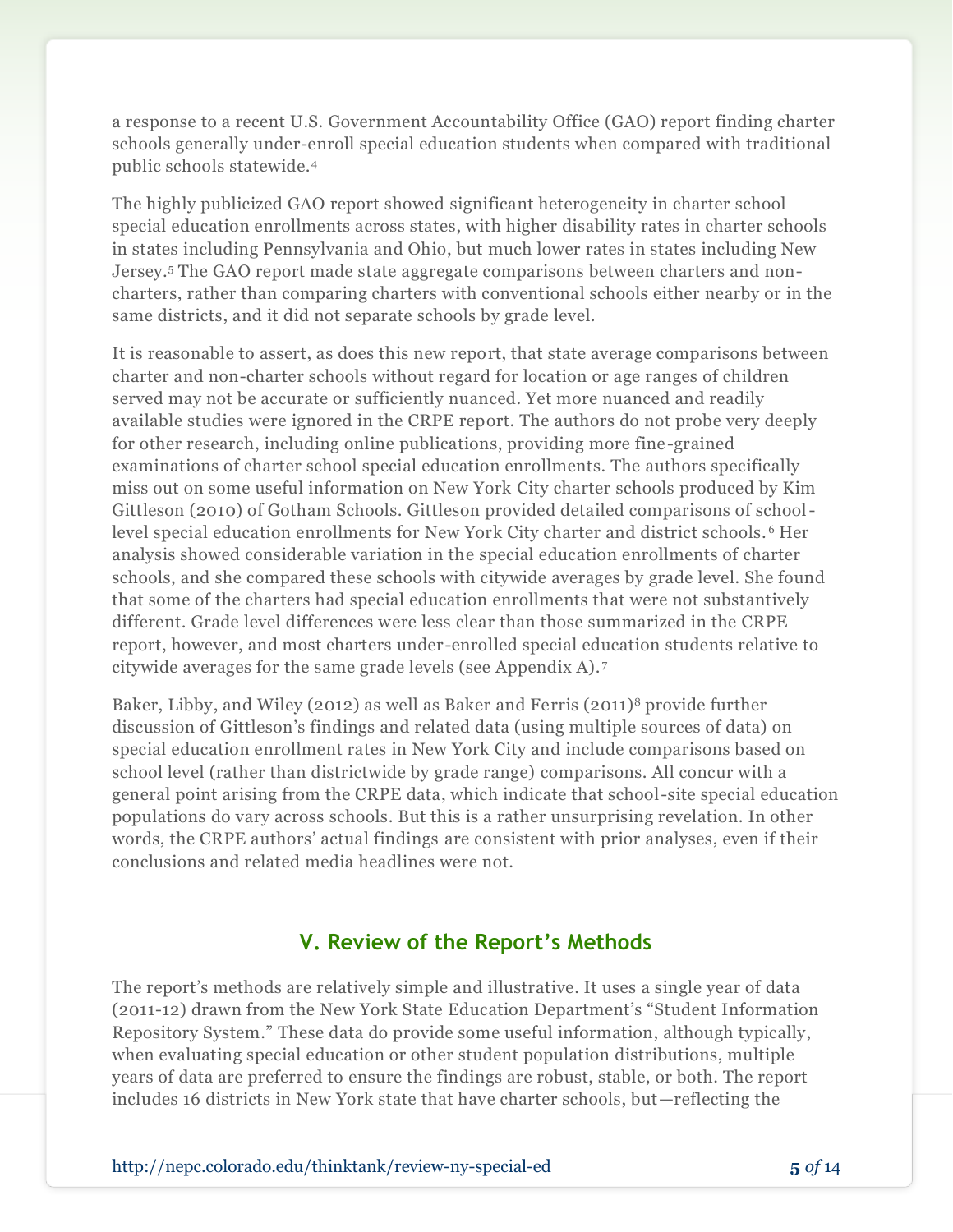statewide distribution of charter schools—only three of those districts have more than a handful of charters (five or fewer), with most concentrated in New York City.

The authors choose to exclude district schools that are "special education" schools (e.g., District 75 in New York City and P.S. 84 in Buffalo) "so as to not skew the results" (p. 2). It might have been similarly reasonable to exclude the few charter schools with what appears to be an express or implied mission of serving special populations (see the two or three outliers in the report's figure 1, page 5). Yet no mention is made of even a consideration of excluding those. Including charters with special emphasis on children with disabilities while excluding district schools with similar programs would certainly skew the results.

The report does not exclude highly selective district exam or magnet schools. That is, the report's authors chop off one end of the distribution for district schools—those with very high special education enrollments—but not the other end. Since charter schools are not intended to be the equivalent of selective exam or magnet schools, these district-run specialty schools should arguably also be removed from the district sample—especially if the intent of the analysis is to compare "regular education charter schools" with "regular education district schools."

Leaving selective district schools in the sample while chopping off special education schools likely disproportionately skews the middle and secondary results, since these upper grades are where students in large districts are far more likely to be sorted into special schools at either end of the spectrum. This skewing is in fact evident in the report's figures (see Figure 2, p. 6). More thorough treatment of this issue would have provided the authors the opportunity to raise the legitimate concern that large urban distr icts themselves engage in a significant degree of segregation of students by disabilities.

The report relies primarily on two descriptive devices to convey the results: distribution plots of special education enrollments by grade level and by district for charter schools and district-run schools, and a spatial mapping of "under-enrollment" (% of charter schools with <70% district school enrollment rate) across districts within New York City. Because the numbers of middle and secondary charter schools are relatively small, even in New York City and especially within regions of the city, it may be inappropriate to map these data in this way.

Another concern is that mapping percentages of schools may mislead readers, since schools may serve very different total numbers of students. If a city region has only three charter schools, where one charter with 500 children has significant under -enrollment and two others with only 100 children each do not, the approach used will show that two -thirds of charters in that region do not have under-enrollment, even though the sector as a whole suffers from considerable under-enrollment. Sample sizes may be similarly small within regions of the city for charter elementary schools, even though total numbers are larger. Setting these issues aside, the maps largely confirm the high shares of charter elementary schools across the City that under-enroll special education populations.

The report relies on eyeballing the distributions and maps to draw general conclusions about the comparative distribution of charter versus district special education enrollment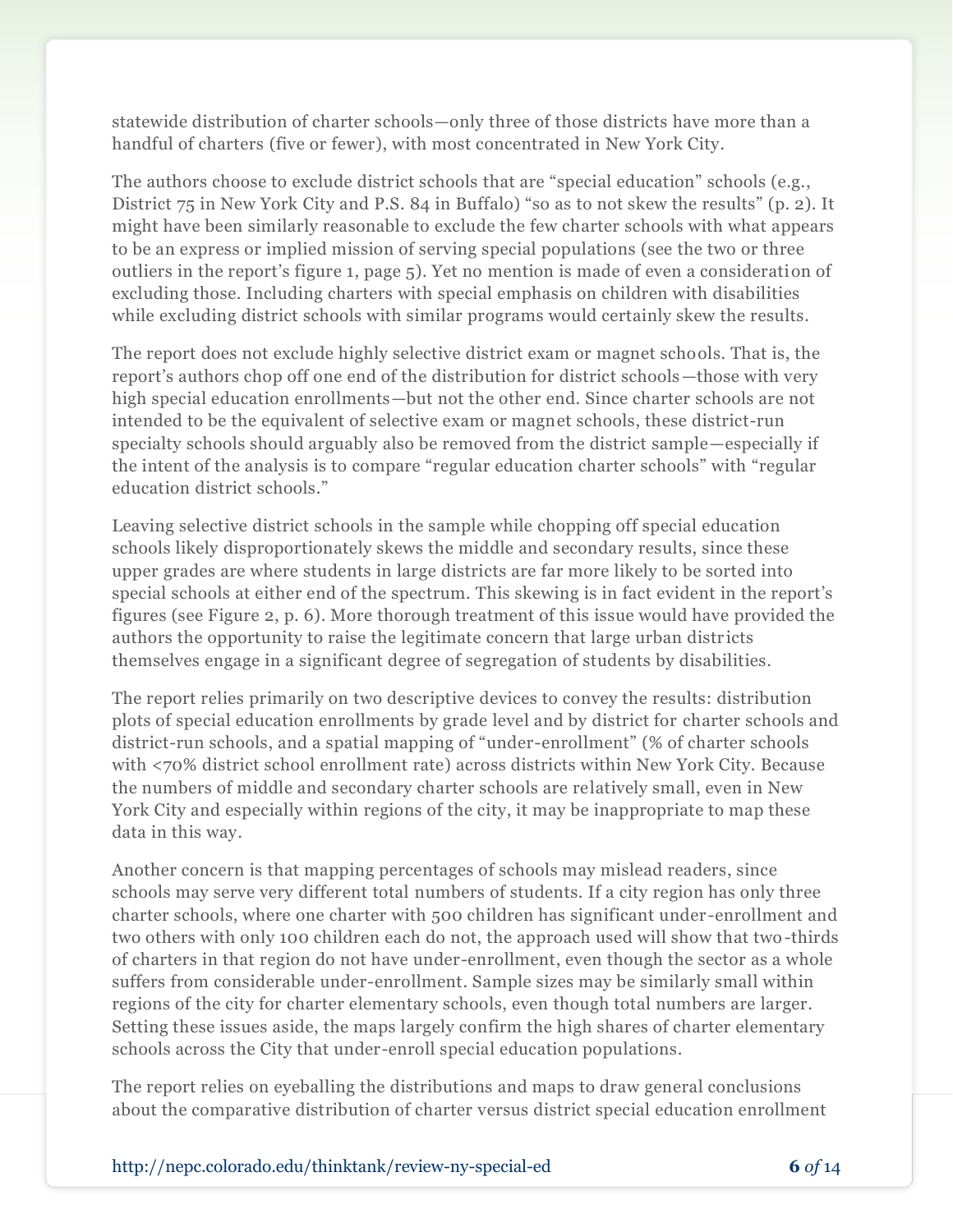rates, and this is a reasonable decision. Analysis of statistical significance of those differences would be compromised by the small sample sizes for middle and upper grades and in all but New York City. Exploring the variations is reasonable in that such explorations can provide insights, as long as the limitations of this type of approach are made clear to readers and as long as any advocacy based on the report is similarly restrained.

The report makes no attempt to determine, nor do the available data provide the option to discern, the distribution of disability classifications by type (severity/need/placement) between charter and district schools. But as explained in the following section, such an additional analysis would likely generate new and different insights.

# **VI. Review of the Validity of the Findings and Conclusions**

When not spun and when properly understood, the report's findings are relatively simple, straightforward and unsurprising. For the most part those findings are responsibly characterized in the report, but less so in the headlines and tweets spawned by it. It is certainly reasonable to conclude that charter school special education rates are not invariably and uniformly lower than all conventional public school special education classification rates. Yes, they vary, and it is reasonable to conclude that rates vary by location, grade range and apparently by authorizer. But none of this variation should distract from the main finding of significant under-enrollment in most schools. Further, readers should understand that this report concerns only one state and, as a practical matter, only on major city. That is, even if the examined schools do vary in their special education enrollment, and even if under-enrollment is not as large as some might argue, the findings of this report pertain only to charter schools in New York state, and primarily in New York City.

Other (veiled) assertions in the report are completely unfounded. On a handful of occasions, the report attempts to spin the elementary charter school special education enrollments, arguing that they may be low for innocuous or even positive reasons: "It may be that charter schools are simply less likely to identify students as having disabilities that qualify them for special education in the first place…." (p. 3), or "For instance, are charter schools underenrolling or underidentifying students with disabilities, or are district-run schools overidentifying them?" (p. 4; internal footnote omitted). The CRPE report provides neither empirical support nor a grounded rationale for why charter schools would be more successful at reducing classification rates in early grades or why district-run schools would engage in classification inflation.<sup>9</sup>

#### **Looking at New York City and Houston**

The new CRPE report is, as noted above, limited to one state (and largely to one city), which makes it only weak evidence regarding national conclusions. But data are available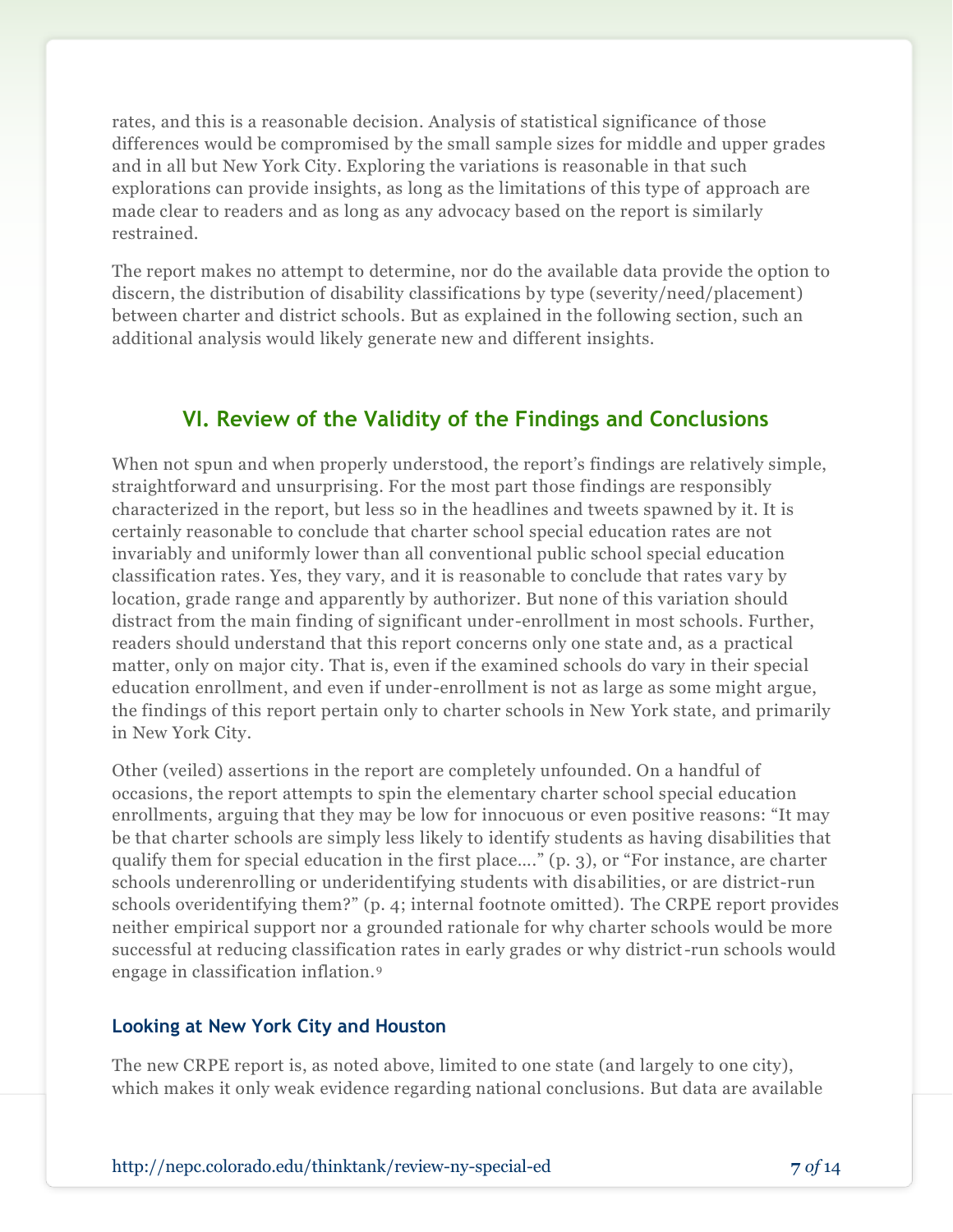from other states. For instance, I have been examining data from Houston as well as New York City, looking at several years of data. My recent and forthcoming findings provide



**Figure 1. Special Education Enrollmentin Charter Schools and District Schools, New York City**

the average special education rates for district schools (all grades) and charter schools, sorted by management affiliation; and (b) in gray, regression-modeled differences in disability rates between charters and same-grade district schools in the same borough. There is certainly variation across charter school clusters. But nearly all serve fewer, and many far fewer, children with disabilities than same-gradelevel, same-borough district schools.

Figure 2 shows a similar analysis for Houston schools, but where the city limits include schools in nine public school districts. The average for public districts is just more nuanced evidence regarding the questions explored in the CRPE report, and this evidence is largely consistent with the actual (not spun) findings of that report. For example, building on data gathered and reported in Baker, Libby and Wiley  $(2012)$ ,<sup>10</sup> we have estimated for New York City and Houston the three-year (2008-2010) student population differences between district-run schools and charter schools, sorted by management-organization affiliation, controlling for grade-level differences.<sup>11</sup>

Figure 1 shows (a) in black,



**Figure 2. Special Education Enrollment in Public Districts and Charter Schools, Houston**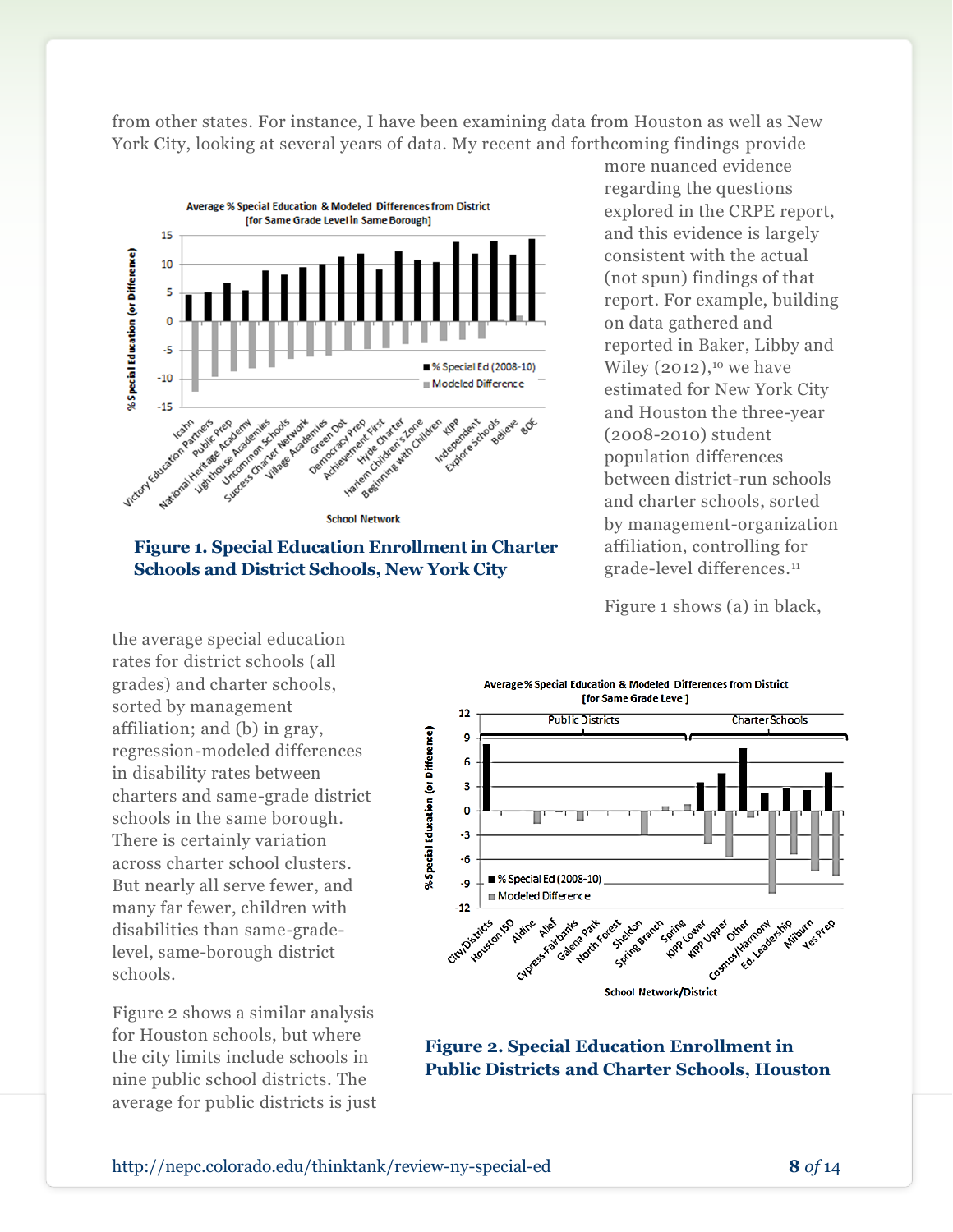under 9% and for most charter school clusters is well below that (black bars). Some districts have lower special education rates than Houston ISD (gray bars below 0 among public districts). Most charter groups (except the aggregate of "other") have substantially lower special education rates than same-grade-level district schools—with Harmony/Cosmos schools having few or no reported children with disabilities.

#### **Disability Types: Looking at New Jersey and Philadelphia**

Finally, perhaps the most substantial omission in the CRPE report is whether charter schools serve children with similar types of disabilities. That is, charter schools might serve similar aggregate shares of children with disabilities but might nonetheless serve primarily those with the least severe disabilities or with disabilities that do not limit participation in regular or advanced academic curriculum, such as speech impairment or health or physical disabilities. More severe disabilities present more substantial cost pressures, and more severe mental and behavioral disabilities require more substantial curricular and assessment modification. Data from New Jersey and Pennsylvania do in fact suggest that it is not uncommon for charter schools to serve primarily those children with the least severe disabilities. In New Jersey, charter schools overall<sup>12</sup> served about 1.7% of the student population. They served about 1.05% of children with disabilities, indicating a substantial under-representation. But that number looks much worse when we dig deeper. New Jersey's charter schools served only about 0.23% of children with disabilities other than speech language impairment or specific learning disability. <sup>13</sup> Table 2 presents the

disability profile of New Jersey public districts versus New Jersey charter schools.

So in New Jersey, the special education students served by charters are overwhelmingly those with mild needs: specific learning disabilities (SLD) and, to a lesser extent, speech language impairment (SLI). They serve few or no students with autism, mental retardation or traumatic brain

#### **Table 2. Number and Percent of Students Served in Different Disability Categories**

| <b>Eligibility</b>        | <b>Non-Charter</b> | <b>Charter</b> | <b>Non-Charter</b> | <b>Charter</b> |
|---------------------------|--------------------|----------------|--------------------|----------------|
| Autism                    | 9,765              | 6              | 5%                 | 0%             |
| <b>Emotional</b>          | 6,548              | 0              | 4%                 | 0%             |
| <b>Hearing</b>            | 385                | 0              | 0%                 | 0%             |
| Multiple                  | 17,300             | 42             | 9%                 | 3%             |
| <b>Mental Retardation</b> | 3,684              | 7              | 2%                 | 1%             |
| <b>Other Health</b>       | 30,216             | 103            | 17%                | 8%             |
| <b>Orthopedic</b>         | 52                 | 0              | 0%                 | 0%             |
| <b>Specific LD</b>        | 75,936             | 973            | 42%                | 71%            |
| Speech/ Language          | 38,095             | 239            | 21%                | 17%            |
| <b>Traumatic Brain</b>    | 133                | $\overline{0}$ | 0%                 | 0%             |
| <b>Visual Impairment</b>  | 12                 | 0              | 0%                 | 0%             |

Source:<http://www.nj.gov/education/specialed/data/2011.htm#class>

http://nepc.colorado.edu/thinktank/review-ny-special-ed **9** *of* 14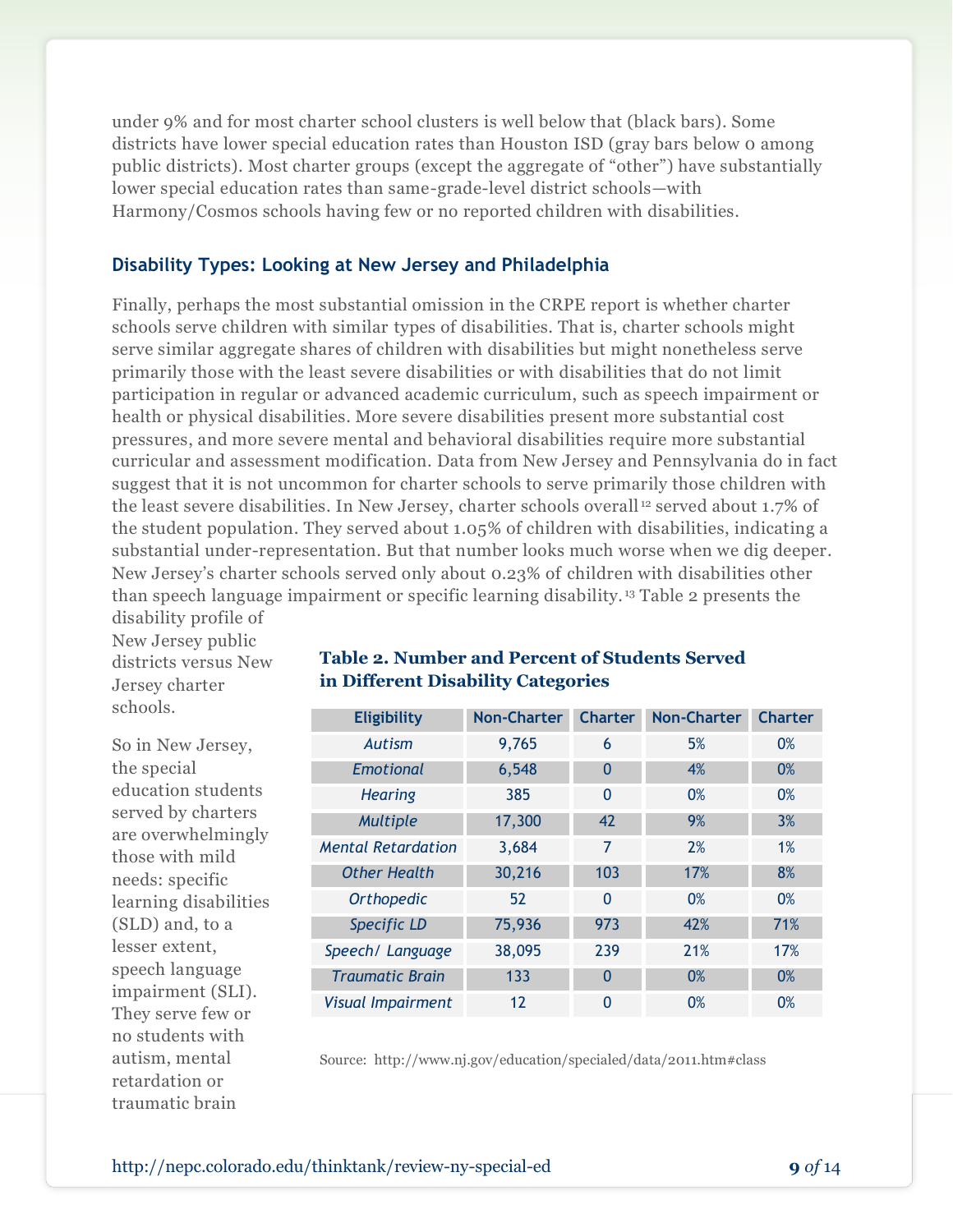injury. In Philadelphia, distributions by disability classification are similar. <sup>14</sup> Charter schools served (2008-09) 16.2% of the student population and about 14.6% of the children with disabilities, but only about 6.3% of children with disabilities other than SLD or SLI.

These findings also call into question the spin that charter elementary schools might have lower rates of enrollment because they are more effective at avoiding classifying children on the margins (those with SLD). In fact, figures from New Jersey and Philadelphia suggest that those children at the margins are the **only** classifications present in significant numbers in charters in these locations. Certainly more investigation is warranted, but it is highly unlikely that charter elementary schools are successful at not classifying or at declassifying children with more severe disabilities—autistic children and those with mental retardation.

# **VII. Usefulness of the Report For Guidance of Policy & Practice**

The report provides little or no basis for either questioning or endorsing state policy efforts to regulate charter enrollment practices. State policy contexts vary; charter school special education classification rates vary by state<sup>15</sup>; and, perhaps most importantly, special education classifications by disability type may vary substantially between charter and district schools. The report does provide incremental nuance over existing reports, including a handful of useful illustrations of the distributions of charter and district disability rates by grade level and city within New York State. (In fact, those illustrations reveal a missed opportunity for the report to explore the extent of district-imposed segregation of students by ability/disability across specialized schools.)

Yet the usefulness of the report's findings is severely limited by the scope of the report's analyses, which focus on charter schools largely concentrated in a single urban context— New York City—and on charter schools largely serving lower grades. It is also limited by several analytic choices, such as the decision to eliminate New York City's special education schools from the analysis while leaving in the district's selective schools and leaving in as well the outlier "special education schools" among the charters. But in the end the report's main findings, properly read, are consistent with earlier research: this set of charter schools—the vast majority in the sample observed—tend to systematically under-serve children with disabilities. Moreover, as noted above, past analyses of more detailed data show additional under-representation of children with more severe disabilities.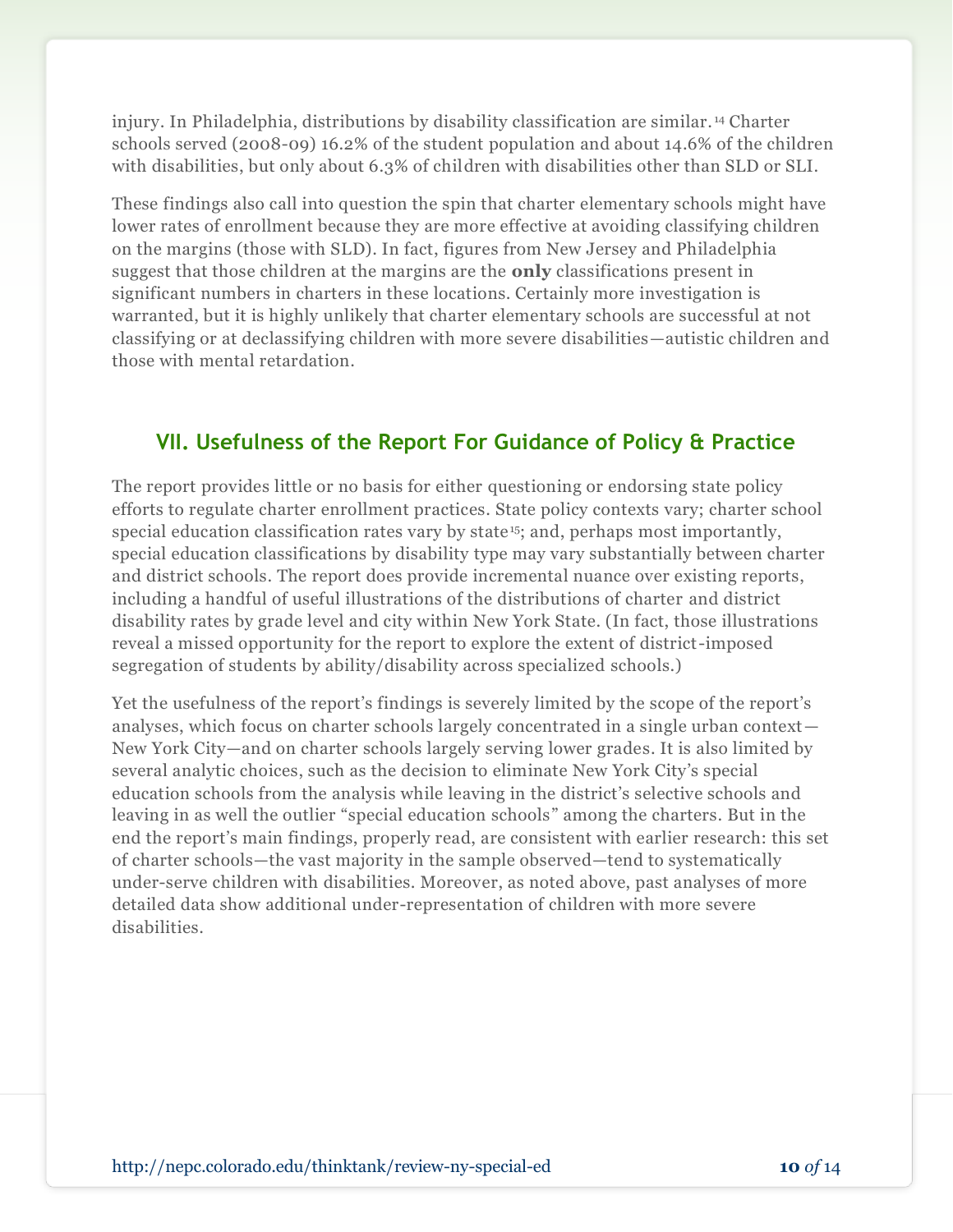# **Appendix**

#### **Gotham Schools (Gittleson) 2009-10 Data by Grades Served**

| <b>Grades</b> | <b>Unweighted</b><br>Mean<br><b>Difference</b><br>from Same<br><b>Grade Levels</b><br>in District | <b>Grades</b>  | Weighted<br>Mean<br><b>Difference</b><br>from Same<br><b>Grade Levels</b><br>in District | # Schools        | <b>Enrollment</b> |
|---------------|---------------------------------------------------------------------------------------------------|----------------|------------------------------------------------------------------------------------------|------------------|-------------------|
| 1 thru 8      | $-9.9%$                                                                                           | 1 thru 8       | $-9.9%$                                                                                  | $\mathbf{1}$     | 222               |
| 1 thru 4      | $-9.3%$                                                                                           | 1 thru 4       | $-9.3%$                                                                                  | $\overline{1}$   | 162               |
| $K-4, 6-9$    | $-8.5%$                                                                                           | $K-4, 6-9$     | $-8.5%$                                                                                  | $\mathbf{1}$     | 581               |
| 9 thru 10     | $-8.3%$                                                                                           | 9 thru 10      | $-8.3%$                                                                                  | $\overline{2}$   | 425               |
| $K-5$         | $-8.0%$                                                                                           | $K-5$          | $-7.9%$                                                                                  | 16               | 5,230             |
| $K-3$         | $-7.8%$                                                                                           | 5 thru 6       | $-7.5%$                                                                                  | $\overline{2}$   | 236               |
| $K-7$         | $-7.3%$                                                                                           | $K-8$          | $-7.2%$                                                                                  | 9                | 4,192             |
| $K-8$         | $-7.0%$                                                                                           | $K-3$          | $-7.1%$                                                                                  | $\overline{3}$   | 645               |
| $K-6, 9-10$   | $-6.5%$                                                                                           | $K-7$          | $-6.5%$                                                                                  | $\overline{2}$   | 1,085             |
| 5 thru 6      | $-6.5%$                                                                                           | $K-6, 9-10$    | $-6.5%$                                                                                  | $\mathbf{1}$     | 769               |
| 5 thru 11     | $-6.0%$                                                                                           | 5 thru 9       | $-6.4%$                                                                                  | $6\phantom{1}6$  | 1,887             |
| 5 thru 9      | $-6.0%$                                                                                           | 5 thru 11      | $-6.0%$                                                                                  | $\mathbf{1}$     | 332               |
| $K-4$         | $-5.9%$                                                                                           | $K-2$          | $-5.9%$                                                                                  | 13               | 2,415             |
| $K-2$         | $-5.5%$                                                                                           | $K-6$          | $-5.5%$                                                                                  | $\overline{4}$   | 1,497             |
| $K-6$         | $-5.2%$                                                                                           | $K-1$          | $-4.8%$                                                                                  | $\bf 8$          | 1,128             |
| $K-1$         | $-4.9%$                                                                                           | $K-4$          | $-4.6%$                                                                                  | $\boldsymbol{6}$ | 1,727             |
| $K-9$         | $-3.9%$                                                                                           | $K-9$          | $-3.9%$                                                                                  | $\overline{2}$   | 1,597             |
| 5 thru 7      | $-3.9%$                                                                                           | 5 thru 7       | $-3.9%$                                                                                  | $\mathbf{1}$     | 203               |
| 6 thru 9      | $-3.6%$                                                                                           | 6 thru 9       | $-3.6%$                                                                                  | $\mathbf{1}$     | 395               |
| 5 thru 12     | $-3.5%$                                                                                           | 5 thru 12      | $-3.4%$                                                                                  | $\overline{2}$   | 1,428             |
| 9             | $-2.8%$                                                                                           | 5 thru 8       | $-3.0%$                                                                                  | $\overline{2}$   | 500               |
| 5 thru 8      | $-2.3%$                                                                                           | 9              | $-2.8%$                                                                                  | $\overline{2}$   | 192               |
| $K-12$        | $-2.0%$                                                                                           | $K-12$         | $-2.0%$                                                                                  | $\mathbf{1}$     | 535               |
| 6 thru 7      | $-1.2%$                                                                                           | 6 thru 7       | $-1.2%$                                                                                  | $\mathbf{1}$     | 134               |
| 5             | 2.9%                                                                                              | 5              | 2.6%                                                                                     | 3                | 299               |
| 9 thru 12     | 4.2%                                                                                              | $6\phantom{a}$ | 3.4%                                                                                     | $\overline{3}$   | 256               |
| 6             | 4.8%                                                                                              | 9 thru 12      | 4.1%                                                                                     | $\overline{3}$   | 1,552             |
| 6 thru 12     | 35.4%                                                                                             | 6 thru 12      | 35.4%                                                                                    | $1*$             | 398               |
| Average       | $-4.8%$                                                                                           | Average        | $-4.9%$                                                                                  | 98               | 30,022            |

\*Opportunity Charter School focused on children with behavioral disabilities Gittleson's data may be downloaded directly at the following link:

<http://www.box.net/shared/static/v4fz4xchjk.xlsx>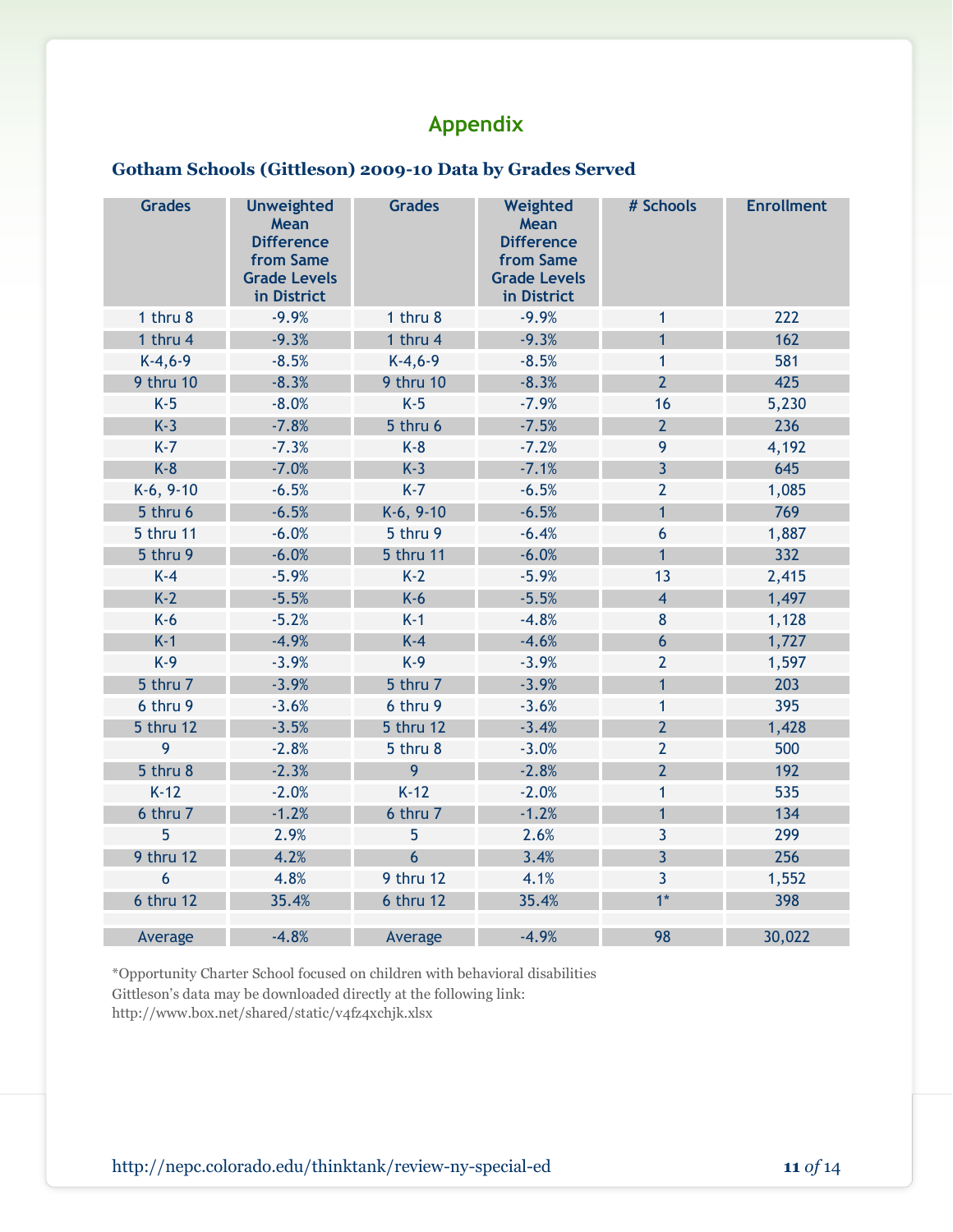| <b>Authorizer</b>                        | Difference from<br><b>Same Grade Levels</b><br>in District | <b>Enrollment</b> | <b>Schools</b> |
|------------------------------------------|------------------------------------------------------------|-------------------|----------------|
| <b>SUNY Charter Schools</b><br>Institute | $-7.74%$                                                   | 11,924            | 37             |
| DOE                                      | $-2.91%$                                                   | 16,036            | 54             |
| <b>SED</b>                               | $-3.68%$                                                   | 2,062             |                |
| Total                                    | $-4.88%$                                                   | 30,022            | 98             |

Gittleson's data may be downloaded directly at the following link: <http://www.box.net/shared/static/v4fz4xchjk.xlsx>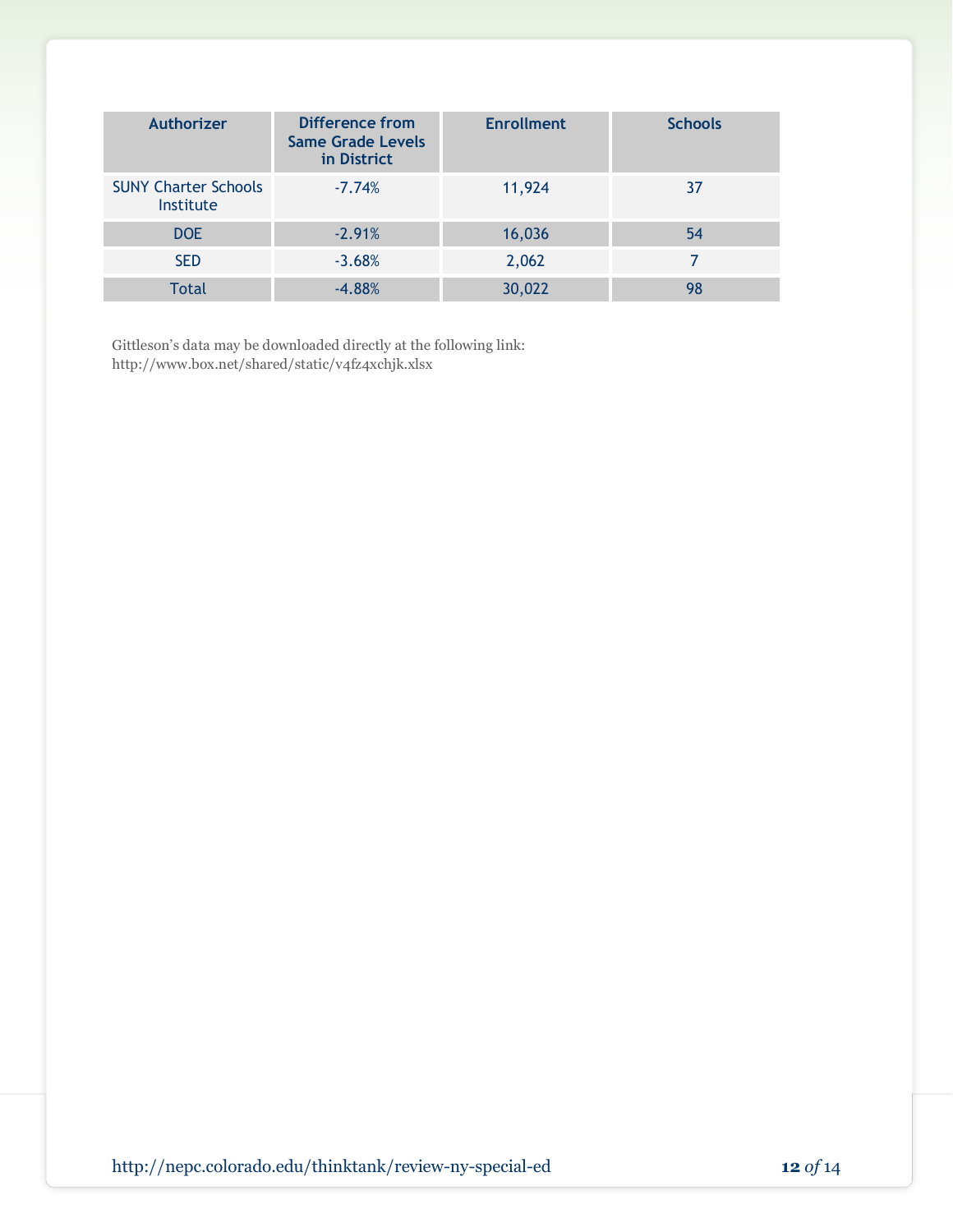### **Notes and References**

1 Lake, R., Gross, B., & Denice, P. (2012). *New York State Special Education Enrollment Analysis.* Seattle, WA: Center on Reinventing Public Education. Retrieved December 5, 2012, from http://www.crpe.org/publications/new-york-state-special-education-enrollment-analysis.

2 Cavanaugh, S. (2012). *Study: Charter Schools Perform Well in Serving Special Needs Students*. Retrieved December 5, 2012, from

http://blogs.edweek.org/edweek/charterschoice/2012/11/study\_charters\_record\_serving\_special\_needs\_student s is strong.html.

3 Note that while NYC DOE-authorized charter schools were closer to district schools in special education enrollments than were SUNY-authorized charters, NYC DOE charters still under-enrolled at a rate more than 3 times as great as they over enrolled, as shown in the report's Table 1 (p. 12).

4 U.S. Government Accountability Office (GAO) (2012, June).*Charter Schools: Additional Federal Attention Needed to Help Protect Access for Students with Disabilities*, Publication No. GAO-12-543. Washington, DC: Author.

5 See page 8 of U.S. Government Accountability Office (GAO) (2012, June).*Charter Schools: Additional Federal Attention Needed to Help Protect Access for Students with Disabilities*, Publication No. GAO-12-543. Washington, DC: Author.

6 See: Gittleson, K. (2010) Closing the Gap: Charter School Special Education Stats. *Gotham Schools.* Retrieved December 5, 2012, from

http://gothamschools.org/2010/05/11/closing-the-gap-charter-school-special-education-stats/#more-38141.

7 Gittleson concluded generally as follows:

Yet an examination of data provided to me by the city shows that while charters enroll fewer students with disabilities, the gap is not as large as [initially reported](http://gothamschools.org/2010/04/27/state-teachers-union-makes-its-case-for-charter-school-reform/) by the state teachers union, known as NYSUT.

Gittleson also found variation by authorizer, noting:

I also noticed that the 54 charter schools that are authorized by the DOE enroll, on average, 4 percent more students with IEPs than the 37 charters that are authorized by SUNY's Charter Schools Institute. (City-authorized charters have special education populations of around 14 percent, versus 10 percent for the SUNY schools.)

Retrieved December 5, 2012, from http://gothamschools.org/2010/05/11/closing-the-gap-charter-school-special-education-stats/#more-38141.

8 Baker, B.D., Libby, K., & Wiley, K. (2012). *Spending by the Major Charter Management Organizations: Comparing charter school and local public district financial resources in New York, Ohio, and Texas.* Boulder, CO: National Education Policy Center. Retrieved December 5, 2012, from http://nepc.colorado.edu/publication/spending-major-charter.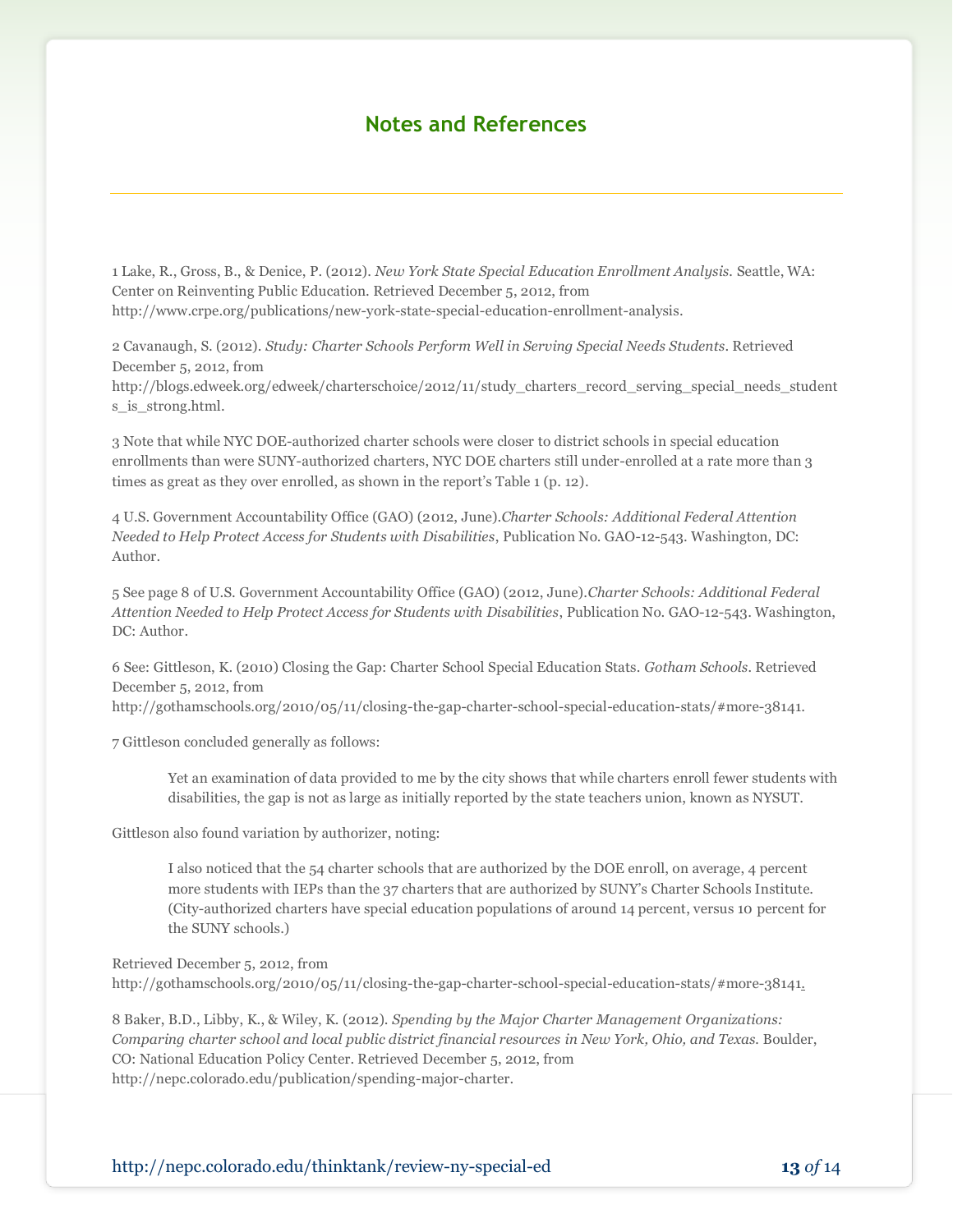Baker, B.D. & Ferris, R. (2011). *Adding Up the Spending: Fiscal Disparities and Philanthropy among New York City Charter Schools*. Boulder, CO: National Education Policy Center. Retrieved December 5, 2012, from http://nepc.colorado.edu/publication/NYC-charter-disparities.

9 For insights into state policy influences on district classification rates see:

Baker, B.D., Ramsey, M.J. (2010) What we don't know can't hurt us? Evaluating the equity consequences of the assumption of uniform distribution of needs in Census Based special education funding. *Journal of Education Finance 35* (3), 245-275 .

Baker, B.D., Ramsey, M.J., & Green, P.C. (2012) Financing equal educational opportunity for children with disabilities. In J.B. Crockett, B. Billingsley, & M.L. Boscardin (eds.), *Handbook of Leadership and Administration for Special Education*. New York: Routledge, 97-114.

10 Baker, B.D., Libby, K., & Wiley, K. (2012). *Spending by the Major Charter Management Organizations: Comparing charter school and local public district financial resources in New York, Ohio, and Texas.* Boulder, CO: National Education Policy Center. Retrieved December 5, 2012, from http://nepc.colorado.edu/publication/spending-major-charter.

11 Baker, B.D., Libby, K., & Wiley, K. (in press). *Charter School Expansion & Within District Equity: Confluence or Conflict?*

Our New York City data are reconciled, and in some cases rounded out with data from two additional sources. First, we obtained a comprehensive school site data set on New York City public schools from the Research Alliance for New York City Schools (http://www.steinhardt.nyu.edu/research\_alliance), housed at New York University. The research alliance data are gathered from the same sources we use directly, including the NYC Department of Education, the NY State Department of Education and National Center for Education Statistics. The Research Alliance data also included additional identifiers for consistent merging of data elements across data sources. We also consulted data gathered by Gotham Schools to reconcile special education population counts and enrollment shares for New York City Charter schools. Those data are explained here: http://gothamschools.org/2010/05/11/closing-the-gap-charter-school-special-education-stats/#more-38141 and the data themselves are provided here: http://www.box.net/shared/static/v4fz4xchjk.xlsx.

Our Texas data are from the Texas Education Agency, Academic Excellence Indicator System: http://ritter.tea.state.tx.us/perfreport/aeis/2011/DownloadData.html

12 Data source:

http://www.nj.gov/education/specialed/data/ADR/2010/EligibilitybyPlacement/PlacementByElig6-21.xls (Oct 15, 2010 enrollments).

13 See: Baker, B.D. (2012). Parsing Charter School Disability Enrollments in New Jersey and Pennsylvania (blog post). *School Finance 101.* Retrieved December 5, 2012, from http://schoolfinance101.wordpress.com/2012/08/23/parsing-charter-school-disability-enrollments-in-pa-and-nj/.

14 See: Baker, B.D. (2012). Parsing Charter School Disability Enrollments in New Jersey and Pennsylvania (blog post). *School Finance 101.* Retrieved December 5, 2012, from http://schoolfinance101.wordpress.com/2012/08/23/parsing-charter-school-disability-enrollments-in-pa-and-nj/.

15 U.S. Government Accountability Office (GAO) (2012, June).*Charter Schools: Additional Federal Attention Needed to Help Protect Access for Students with Disabilities*, Publication No. GAO-12-543. Washington, DC: Author.